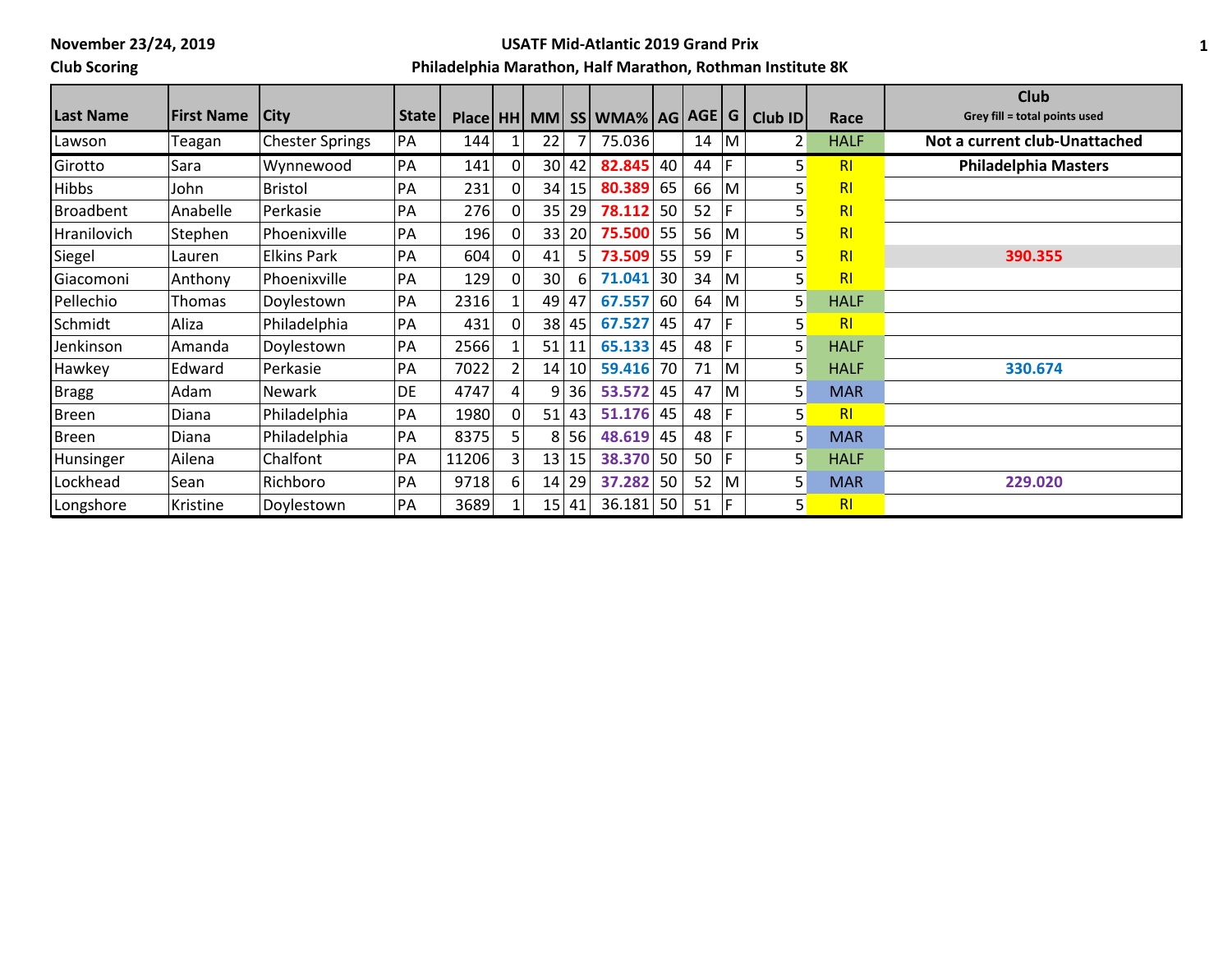## **Club Scoring**

#### **USATF Mid-Atlantic 2019 Grand Prix**

| Gurka           | Mary Ann       | <b>Berlin</b>        | <b>NJ</b>      | 4644  | $\overline{2}$ |                | 13    | 75.622      | 65 | 66 $ F $ |                         | 9 | <b>HALF</b>    | <b>Pineland Striders</b> |
|-----------------|----------------|----------------------|----------------|-------|----------------|----------------|-------|-------------|----|----------|-------------------------|---|----------------|--------------------------|
| Lizzio          | Jean           | <b>Berlin</b>        | NJ             | 1205  | $\Omega$       | 46             | 8     | 73.013      | 65 | 67 $ F $ |                         | 9 | R <sub>l</sub> |                          |
| Lizzio          | Dominic        | <b>Berlin</b>        | <b>NJ</b>      | 115   | $\Omega$       | 29             | 46    | 72.844      | 35 | 37       | lм                      | 9 | R <sub>l</sub> |                          |
| Hellman         | Joanna         | <b>Medford Lakes</b> | <b>NJ</b>      | 4634  |                |                | 11    | 72.438 60   |    | 63       | ١F.                     | 9 | <b>HALF</b>    |                          |
| Dombrosky       | Craig          | <b>Berlin</b>        | NJ             | 329   | 0              | 36             | 58    | 70.514      | 55 | 60       | M                       | 9 | R <sub>l</sub> | 364.432                  |
| Pasquella       | Linda          | Franklinville        | NJ             | 2925  |                | 53             |       | 68.003      | 50 | 53       | l F                     | 9 | <b>HALF</b>    |                          |
| Harvey          | Michelle       | Atco                 | <b>NJ</b>      | 3137  |                | 54             | 14    | $67.318$ 50 |    | 53       | l F                     | 9 | <b>HALF</b>    |                          |
| Wolf            | Ann            | Marlton              | <b>NJ</b>      | 1405  | $\Omega$       | 47             | 55    | 66.470 60   |    | 63       | F                       | 9 | RI             |                          |
| Doran-Briggs    | Maretta        | Marlton              | <b>NJ</b>      | 4184  |                | 59             |       | $66.233$ 50 |    | 55       | F                       | 9 | <b>HALF</b>    |                          |
| Law             | <b>Bob</b>     | Mantua               | <b>NJ</b>      | 3527  | $\overline{3}$ |                | 55 25 | 58.789 50   |    | 51       | $\overline{\mathsf{M}}$ | 9 | <b>MAR</b>     | 326.813                  |
| <b>Bruckner</b> | Joseph         | West Berlin          | NJ             | 6438  |                |                | 10 53 | 57.227      | 60 | 65       | M                       | 9 | <b>HALF</b>    |                          |
| Crouthamel      | Jennifer       | Marlton              | <b>NJ</b>      | 6263  |                | 9              | 55    | $56.395$ 45 |    | 49       | F                       | 9 | <b>HALF</b>    |                          |
| Nop             | Sovannara      | <b>Cherry Hill</b>   | NJ             | 4500  |                | 6 <sup>1</sup> | 40    | 55.622      | 50 | 50       | M                       | 9 | <b>MAR</b>     |                          |
| Agliano         | Stephen        | Marlton              | NJ             | 1267  |                |                | 46 40 | 53.929 55   |    | 56       | M                       | 9 | RI             |                          |
| Nop             | Sovannara      | Cherry Hill          | NJ             | 4818  |                |                | 11    | 53.322   50 |    | 50       | lM.                     | 9 | <b>HALF</b>    | 276.493                  |
| Brynko          | <b>Barbara</b> | Marlton              | <b>NJ</b>      | 10524 |                | 49             | 42    | 53.231      | 65 | 65       | F                       | 9 | <b>HALF</b>    |                          |
| Schuler         | Robert         | Marlton              | NJ             | 2534  |                | 56             |       | $51.648$ 70 |    | 71       | M                       | 9 | RI             |                          |
| Hellman         | Jerry          | <b>Medford Lakes</b> | <b>NJ</b>      | 9097  |                | 29             | 44    | $50.022$ 65 |    | 65       | M                       | 9 | <b>HALF</b>    |                          |
| Bittner         | Norm           | Maple Shade          | NJ             | 6980  |                | 39             | 30    | $48.664$ 45 |    | 49       | M                       | 9 | <b>MAR</b>     |                          |
| Rutzler         | Eugene         | Marlton              | <b>NJ</b>      | 5192  |                |                | 15 23 | 48.274 30   |    | 34       | M                       | 9 | <b>MAR</b>     |                          |
| Zmirich         | Robert         | Mount Laurel         | NJ             | 2476  | $\Omega$       | 55             | 35    | 47.316 60   |    | 61       | <sup>I</sup> M          | 9 | R <sub>l</sub> |                          |
| Guerra          | Deron          | Pennsauken           | N <sub>J</sub> | 7631  |                | 18             | 6     | 43.205 35   |    | 39       | M                       | 9 | <b>HALF</b>    |                          |
| Cusimano        | Jessica        | Pemberton            | <b>NJ</b>      | 10739 |                |                | 54 41 | $37.325$ 20 |    | 23       | IF.                     | 9 | <b>HALF</b>    |                          |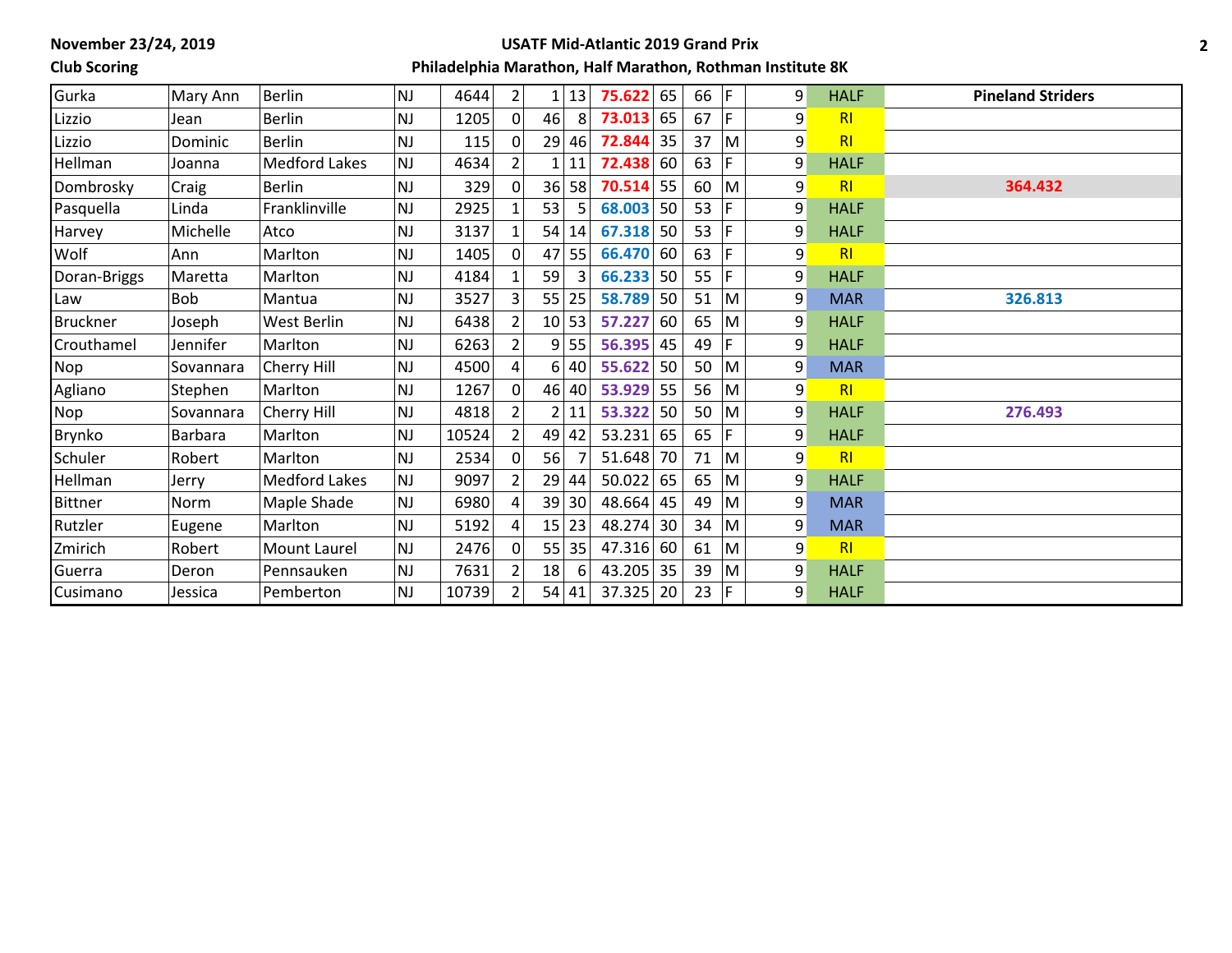## **Club Scoring**

#### **USATF Mid-Atlantic 2019 Grand Prix**

| Sery           | Jim            | Clarksboro            | <b>NJ</b> | 105  | 0 I            | 29<br>8  | 87.872    | 55 | 58       | IМ.          | 14 | RI             | <b>South Jersey Athletic Club</b> |
|----------------|----------------|-----------------------|-----------|------|----------------|----------|-----------|----|----------|--------------|----|----------------|-----------------------------------|
| McGowan        | Karen          | Medford               | NJ        | 1404 |                | 43 20    | 83.758 60 |    | 62       | F            | 14 | <b>HALF</b>    |                                   |
| Cardoso        | Marco          | Sayreville            | <b>NJ</b> | 117  |                | 20 17    | 79.095    | 45 | 47       | M            | 14 | <b>HALF</b>    |                                   |
| lovanisci      | Joe            | Williamstown          | <b>NJ</b> | 634  |                | 43<br>8  | 70.856    | 45 | 47       | M            | 14 | <b>MAR</b>     |                                   |
| Soltysik       | Megan          | Shamong               | <b>NJ</b> | 806  |                | 13 30    | 70.741    | 35 | 36       | F            | 14 | <b>MAR</b>     | 392.321                           |
| Fisher         | Amy            | Williamstown          | NJ        | 330  | $\Omega$       | 36<br>59 | 70.077    | 45 | 46       | F            | 14 | R <sub>l</sub> |                                   |
| Hesketh        | Robert         | Sicklerville          | NJ        | 1231 |                | 46<br>41 | 69.440    | 55 | 59       | M            | 14 | <b>HALF</b>    |                                   |
| D'Andrea       | Kurt           | Philadelphia          | PA        | 514  |                | 32<br>16 | 68.822    | 45 | 47       | $\mathsf{M}$ | 14 | <b>HALF</b>    |                                   |
| Gandolfo       | Maria          | <b>Haddon Heights</b> | <b>NJ</b> | 5276 | Δ              | 16 17    | 64.941    | 55 | 56       | F            | 14 | <b>MAR</b>     |                                   |
| Hamilton       | <b>Brandon</b> | Haddon Township NJ    |           | 2166 | 3              | 38<br>9  | 63.443    | 50 | 51       | M            | 14 | <b>MAR</b>     | 336.722                           |
| Koniges        | Frank          | Haddonfield           | NJ        | 4260 |                | 59 22    | 62.748    | 65 | 65       | M            | 14 | <b>HALF</b>    |                                   |
| Dinzeo         | Tom            | Glassboro             | <b>NJ</b> | 1741 | 3 <sub>1</sub> | 31       | 61.804    | 40 | 44       | M            | 14 | <b>MAR</b>     |                                   |
| Wilson         | <b>Bud</b>     | Cherry Hill           | <b>NJ</b> | 2848 |                | 48       | 60.671    | 50 | 51       | M            | 14 | <b>MAR</b>     |                                   |
| Marino         | Jerry          | Williamstown          | <b>NJ</b> | 6895 | $\overline{2}$ | 13 29    | 58.447    | 65 | 69       | M            | 14 | <b>HALF</b>    |                                   |
| Smith          | Sylvia         | Haddon Township NJ    |           | 7280 |                | 15 54    | 55.899    | 50 | $52$  F  |              | 14 | <b>HALF</b>    | 299.568                           |
| Mann           | Charles        | Cherry Hill           | <b>NJ</b> | 4147 |                | 58 54    | 54.317    | 45 | 49       | M            | 14 | <b>HALF</b>    | 1028.612                          |
| <b>Britton</b> | Christopher    | Penns Grove           | <b>NJ</b> | 4956 |                | 12 36    | 52.487    | 45 | 46       | M            | 14 | <b>MAR</b>     |                                   |
| Mosher         | Regina         | Williamstown          | NJ        | 8721 |                | 26 46    | 50.522    | 50 | 50       | F            | 14 | <b>HALF</b>    |                                   |
| Mosher         | Regina         | Williamstown          | <b>NJ</b> | 9426 |                | 50       | 43.975    | 50 | 50       | l F          | 14 | <b>MAR</b>     |                                   |
| Johnson        | Lisa Rose      | Absecon               | <b>NJ</b> | 2825 | $\Omega$       | 59 19    | 42.231    | 40 | 42 $ F $ |              | 14 | RI             |                                   |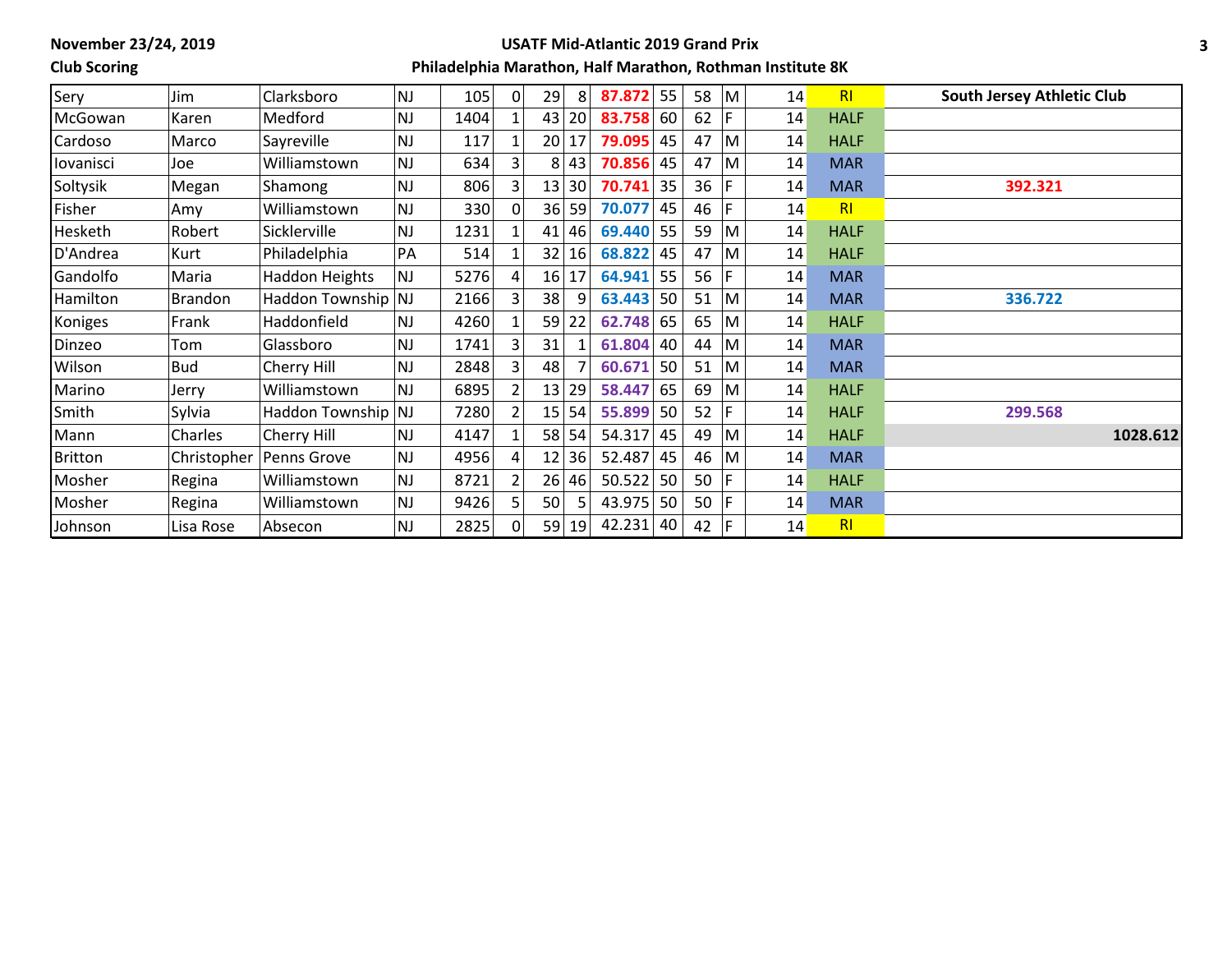### **Club Scoring**

#### **USATF Mid-Atlantic 2019 Grand Prix**

| Creekmore             | Joseph                  | Wilmington           | DE        | 10   |                |                 | 49           | 25<br>86.090 | 26 | M | 25 | <b>HALF</b>    | <b>Pike Creek Valley Running Club</b>     |
|-----------------------|-------------------------|----------------------|-----------|------|----------------|-----------------|--------------|--------------|----|---|----|----------------|-------------------------------------------|
| DiGennaro             | Mike                    | Wilmington           | <b>DE</b> | 42   | $\Omega$       |                 | 25 58        | 85.879<br>40 | 41 | M | 25 | R <sub>l</sub> |                                           |
| Cauller               | Gregory                 | York                 | PA        | 150  |                | 31              | 4            | 83.906<br>55 | 60 | M | 25 | R <sub>l</sub> |                                           |
| Hodge                 | <b>Brenda</b>           | Lancaster            | PA        | 326  | $\mathbf{1}$   | 28              | $\mathbf{1}$ | 82.276<br>45 | 48 | F | 25 | <b>HALF</b>    |                                           |
| <b>Feole Driscoll</b> | Carol                   | Chadds Ford          | PA        | 385  | $\Omega$       |                 | $37$ 50      | 81.938<br>60 | 61 | F | 25 | R <sub>l</sub> | 420.089                                   |
| Wiechecki             | David                   | Wilmington           | DE        | 148  | $\mathbf 0$    | 30 <sup>°</sup> | 59           | 81.926<br>55 | 57 | M | 25 | R <sub>l</sub> |                                           |
| Chupa                 | Zach                    | Wilmington           | DE        | 72   | $\Omega$       | 27              | 52           | 81.878<br>40 | 44 | M | 25 | R <sub>l</sub> |                                           |
| Swierzbinski          | Elizabeth               | Wilmington           | DE        | 111  | $\Omega$       | 29              | 25           | 81.756<br>30 | 32 | F | 25 | R <sub>l</sub> |                                           |
| Steenkamer            | Thomas                  | <b>Rising Sun</b>    | <b>MD</b> | 169  | 0              | 32              | 11           | 81.719<br>60 | 61 | M | 25 | R <sub>l</sub> |                                           |
| Farquhar              | Bill                    | <b>Newark</b>        | DE        | 122  | $\Omega$       | 29              | 57           | 81.247<br>50 | 52 | M | 25 | R <sub>l</sub> | 408.526                                   |
| Hannagan              | Mark                    | <b>Bear</b>          | DE        | 64   | $\mathbf{0}$   | 27              | 28           | 77.184<br>25 | 28 | M | 25 | R <sub>l</sub> | 828.615                                   |
| Giampietro            | Carol                   | <b>Garnet Valley</b> | PA        | 4224 |                | $\overline{2}$  | 47           | 73.529<br>60 | 61 | F | 25 | <b>MAR</b>     |                                           |
| Cutrona               | Matthew                 | Wilmington           | <b>DE</b> | 547  | 3              | 6               |              | 73.081<br>45 | 49 | M | 25 | <b>MAR</b>     |                                           |
| Nardo                 | Mary                    | Wilmigton            | DE        | 6552 |                | 11              | 28           | 65<br>70.766 | 67 | F | 25 | <b>HALF</b>    |                                           |
| Jordan                | Margaret Cri Wilmington |                      | DE        | 3935 | 3              |                 | 59 19        | 70.499<br>55 | 57 | F | 25 | <b>MAR</b>     | 365.060                                   |
| Giampietro            | Erin                    | <b>Garnet Valley</b> | PA        | 902  | 3              | 15              | 52           | 69.137<br>25 | 28 | F | 25 | <b>MAR</b>     |                                           |
| Anderson              | Chris                   | Wilmington           | DE        | 936  | 3              | 17              |              | 66.196<br>40 | 44 | M | 25 | <b>MAR</b>     |                                           |
| Shilling              | Adam                    | Wilmington           | DE        | 1173 | $\overline{3}$ | 21              | 46           | 65.174<br>45 | 45 | M | 25 | <b>MAR</b>     |                                           |
| Herman                | Gerald                  | Wilmington           | DE        | 3093 |                |                 | 2 55         | 48.848<br>75 | 75 | M | 25 | R <sub>l</sub> |                                           |
| Naimoli               | Christopher             | Philadelphia         | PA        | 13   | $\mathbf 0$    |                 | $24$ 33      | 90.156<br>35 | 40 | M | 28 | R <sub>l</sub> | <b>Bryn Mawr Running Club</b>             |
| Kapner                | Kenneth                 | Havertown            | PA        | 261  | 0              | 35              | 8            | 74.858<br>60 | 61 | M | 28 | R <sub>l</sub> |                                           |
| Chan                  | Ed                      | <b>Broomall</b>      | PA        | 197  |                | 33              | 20           | 73.000<br>50 | 52 | M | 28 | R <sub>l</sub> | 238.014                                   |
| Taylor                | Kenneth                 | Ardmore              | PA        | 836  |                | 37              | 48           | 64.383<br>45 | 46 | M | 28 | <b>HALF</b>    |                                           |
| Craig                 | Vincent                 | <b>Bryn Mawr</b>     | PA        | 1901 |                | 46              | 52           | 61.494<br>50 | 51 | M | 28 | <b>HALF</b>    |                                           |
| Mullen                | Nace                    | Philadelphia         | PA        | 4664 | $\overline{2}$ | $1\vert$        | 20           | 59.931<br>60 | 62 | M | 28 | <b>HALF</b>    |                                           |
| Marshall              | Megan                   | <b>State College</b> | PA        | 120  | $\mathbf 0$    |                 | $29$ 53      | 80.591<br>30 | 33 | F | 45 | R <sub>l</sub> | <b>Nittany Valley Running Club 80.591</b> |
| Lorah                 | Daniel                  | Lock Haven           | PA        | 77   | $\mathbf{1}$   | 17 <sup>1</sup> | 27           | 75.382<br>20 | 23 | M | 55 | <b>HALF</b>    | <b>Rosemont Running Club</b>              |
| Carnes                | Johnny                  | Isle au Haut         | ME        | 1788 | 3              | 31              | 50           | 58.041<br>20 | 24 | M | 55 | <b>MAR</b>     |                                           |
| Polakoff              | Craig                   | Philadelphia         | PA        | 3031 | 3              |                 | 49 54        | 54.995<br>40 | 40 | M | 55 | <b>MAR</b>     | 188.418                                   |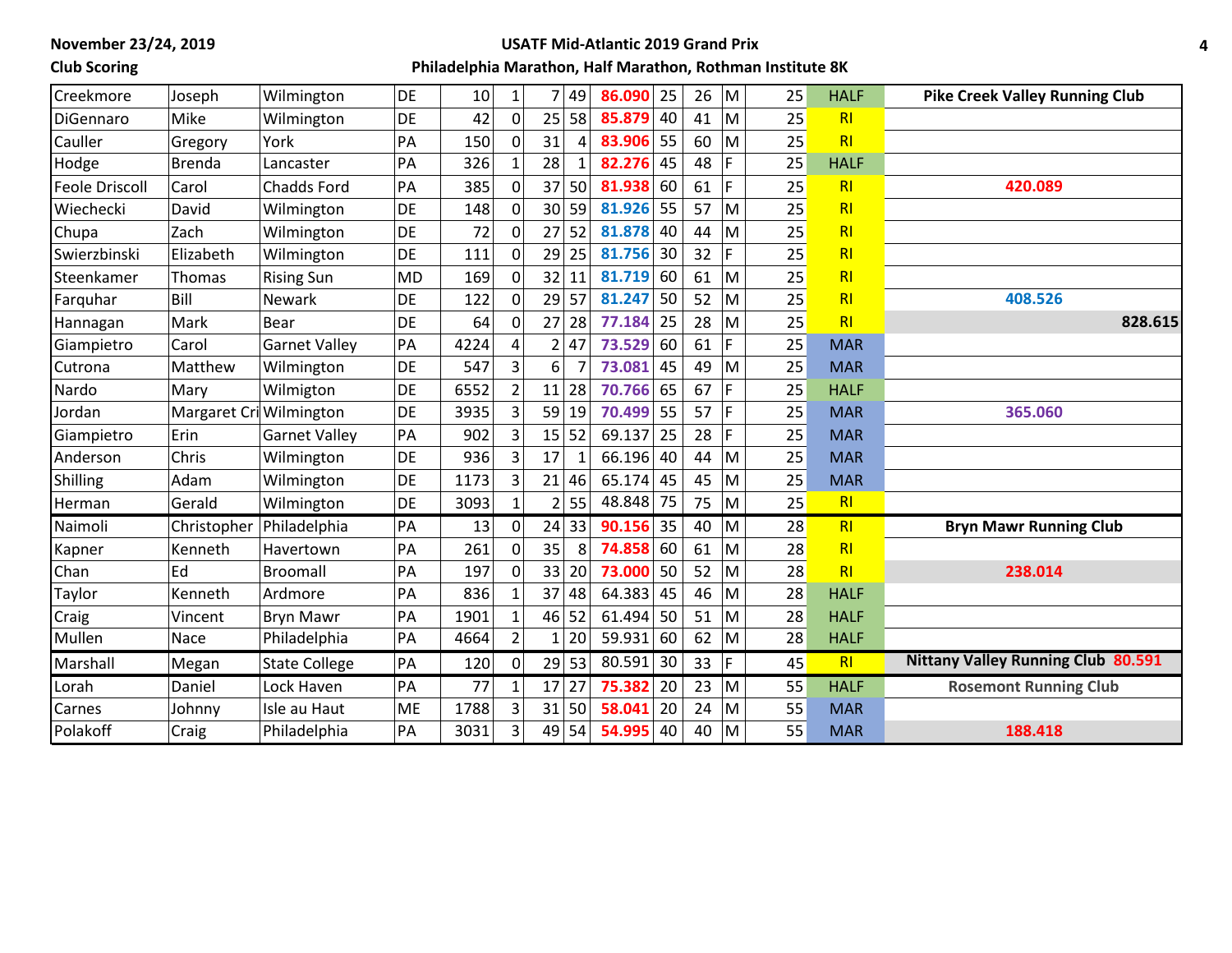## **Club Scoring**

#### **USATF Mid-Atlantic 2019 Grand Prix**

| <b>Butler</b>  | <b>Brock</b> | <b>Chester Springs</b> | PA        | 21   | 0              | 25<br>$\mathbf{1}$             | 89.807 | 40 | 42 | M   | 81 | R1             | <b>Greater Philadelphia TC</b> |
|----------------|--------------|------------------------|-----------|------|----------------|--------------------------------|--------|----|----|-----|----|----------------|--------------------------------|
| <b>Dykes</b>   | Gene         | Bala Cynwyd            | PA        | 203  | $\mathbf 0$    | 33 33                          | 86.388 | 70 | 71 | M   | 81 | R <sub>l</sub> |                                |
| Harte          | Tim          | Coatesville            | PA        | 76   | 0              | 28<br>$\overline{2}$           | 86.088 | 50 | 51 | M   | 81 | R <sub>l</sub> |                                |
| Padilla        | Michael      | Phoenixville           | PA        | 63   | 0              | 27<br>17                       | 84.301 | 40 | 45 | M   | 81 | R <sub>l</sub> |                                |
| Boyer          | Linda        | North Wales            | PA        | 1346 | 1              | 42<br>55                       | 82.947 | 60 | 61 | F.  | 81 | <b>HALF</b>    | 429.531                        |
| Scholl         | David        | Jenkintown             | PA        | 53   | $\mathbf{1}$   | 52<br>14                       | 82.725 | 40 | 44 | M   | 81 | <b>HALF</b>    |                                |
| <b>Burns</b>   | Scott        | <b>West Chester</b>    | PA        | 57   | $\mathbf 0$    | 40<br>26                       | 82.375 | 35 | 39 | M   | 81 | R <sub>l</sub> |                                |
| Mazo           | Daniel       | <b>Bala Cynwyd</b>     | PA        | 138  | $\mathbf 0$    | 30 <sup>1</sup><br>34          | 82.334 | 55 | 56 | M   | 81 | R1             |                                |
| <b>Dykes</b>   | Gene         | Bala Cynwyd            | PA        | 1464 | 3              | 27<br>6                        | 81.056 | 70 | 71 | M   | 81 | <b>MAR</b>     |                                |
| Cooke          | Kevin        | Doylestown             | PA        | 112  | $\mathbf 0$    | 29<br>33                       | 80.993 | 50 | 50 | M   | 81 | RI             |                                |
| McGrath        | Kyra         | Bala Cynwyd            | PA        | 579  | $\mathbf 0$    | 40<br>45                       | 80.327 | 60 | 65 | F.  | 81 | R <sub>l</sub> | 408.817                        |
| <b>Dykes</b>   | Gene         | <b>Bala Cynwyd</b>     | PA        | 1010 | $\mathbf{1}$   | 39<br>34                       | 80.064 | 70 | 71 | M   | 81 | <b>HALF</b>    |                                |
| Springer       | Paul         | Downingtown            | PA        | 53   | $\mathbf 0$    | 26<br>36                       | 79.825 | 30 | 31 | M   | 81 | R <sub>l</sub> |                                |
| Morrison       | Don          | West Brandywine        | PA        | 285  | 0              | 35<br>45                       | 79.254 | 65 | 69 | M   | 81 | R <sub>l</sub> |                                |
| Goldthorp      | John         | Philadelphia           | PA        | 81   | 0              | 19<br>28                       | 78.752 | 40 | 41 | M   | 81 | R <sub>l</sub> |                                |
| Jennings       | Thomas       | Ft Washington          | PA        | 493  | 0              | 39<br>28                       | 77.872 | 75 | 75 | M   | 81 | RI             |                                |
| Driscoll       | <b>Brian</b> | Chadds ford            | PA        | 227  | $\Omega$       | 34<br>6                        | 77.126 | 60 | 61 | M   | 81 | RI             |                                |
| Bergmann       | Seth         | Glassboro              | <b>NJ</b> | 361  | 0              | 37<br>34                       | 76.264 | 65 | 70 | M   | 81 | RI             |                                |
| Smith          | Andrew       | Philadelphia           | PA        | 140  | $\Omega$       | 30 <sup>°</sup><br>39          | 76.237 | 45 | 47 | M   | 81 | RI             |                                |
| Mellish        | Dennis       | Lansdale               | PA        | 355  | $\mathbf 0$    | 37<br>26                       | 75.690 | 65 | 69 | M   | 81 | R <sub>l</sub> |                                |
| Dechnik        | Michael      | Skippack               | PA        | 391  | $\mathbf{1}$   | 29<br>27                       | 73.467 | 50 | 51 | M   | 81 | <b>HALF</b>    |                                |
| Patterson      | Paul         | <b>Drexel Hill</b>     | PA        | 289  | $\mathbf{1}$   | 27<br>29                       | 71.976 | 45 | 46 | M   | 81 | <b>HALF</b>    |                                |
| Snyder         | Amy          | Lansdale               | PA        | 4605 | $\overline{2}$ | $\overline{2}$<br>$\mathbf{1}$ | 70.532 | 60 | 61 | F.  | 81 | <b>HALF</b>    | 389.355                        |
| Regan          | Cecelia      | Glenside               | PA        | 1967 | $\mathbf 1$    | 47<br>21                       | 68.250 | 45 | 49 | F   | 81 | <b>HALF</b>    |                                |
| Wise           | Rachel       | <b>North Wales</b>     | PA        | 286  | $\mathbf 0$    | 35 47                          | 67.303 | 30 | 33 | F   | 81 | R <sub>l</sub> |                                |
| Wojciechowski  | Anthony      | Philadelphia           | PA        | 216  | 0              | 33 51                          | 66.864 | 40 | 43 | M   | 81 | R1             |                                |
| Sawyer         | Steve        | Philadelphia           | PA        | 3941 | $\mathbf{1}$   | 57<br>58                       | 65.456 | 65 | 68 | M   | 81 | <b>HALF</b>    |                                |
| Kaucher        | Michael      | <b>Haddon Heights</b>  | <b>NJ</b> | 1139 | 3              | 21<br>6                        | 64.313 | 40 | 43 | lM. | 81 | <b>MAR</b>     |                                |
| Hatch          | Stanley      | Flourtown              | PA        | 3036 | 3              | 49<br>57                       | 64.115 | 55 | 58 | M   | 81 | <b>MAR</b>     |                                |
| Tozer          | Colleen      | Philadelphia           | PA        | 2158 | $\mathbf 1$    | 48<br>46                       | 60.006 | 30 | 31 | F.  | 81 | <b>HALF</b>    |                                |
| Webb           | David        | Springfield            | PA        | 2282 | 3              | 39<br>54                       | 59.800 | 45 | 45 | M   | 81 | <b>MAR</b>     |                                |
| Narron         | James        | Philadelphia           | PA        | 3094 | $\mathbf{1}$   | 54<br>$\mathbf{1}$             | 59.202 | 50 | 54 | M   | 81 | <b>HALF</b>    |                                |
| Tozer          | Colleen      | Philadelphia           | PA        | 949  | $\mathbf 0$    | 44<br>19                       | 54.231 | 30 | 31 | F.  | 81 | RI             |                                |
| Tozer          | Colleen      | Philadelphia           | PA        | 5990 | 4              | 25<br>45                       | 50.969 | 30 | 31 | F.  | 81 | <b>MAR</b>     |                                |
| Palmer         | Marty        | Hatboro                | PA        | 7551 | 4              | 50<br>5                        | 49.446 | 50 | 55 | M   | 81 | <b>MAR</b>     |                                |
| <b>McManus</b> | Diane        | <b>Upper Darby</b>     | PA        | 3709 | $\mathbf{1}$   | 16<br>22                       | 45.417 | 65 | 69 | F   | 81 | R <sub>l</sub> |                                |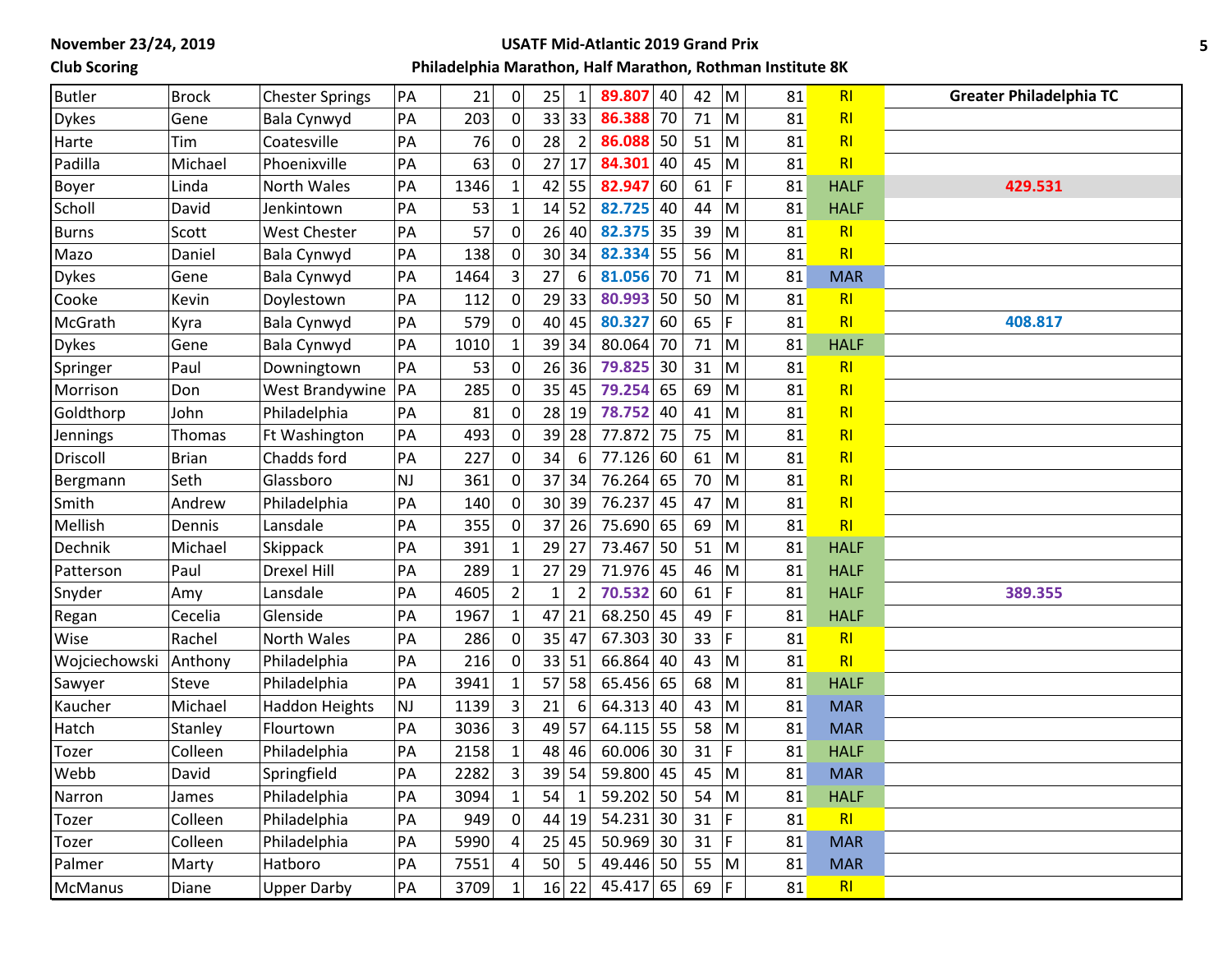### **Club Scoring**

#### **USATF Mid-Atlantic 2019 Grand Prix**

| Hatler         |             | Christopher   Philadelphia | PA        | 3   | 0              | 23             | 35        | 89.894    | 25 | 25      | M                       | 82 | RI             | Philadelphia Runner Track Club |
|----------------|-------------|----------------------------|-----------|-----|----------------|----------------|-----------|-----------|----|---------|-------------------------|----|----------------|--------------------------------|
| Ramsey         | Christine   | Philadelphia               | PA        | 62  | 0              |                | 27 16     | 89.364    | 35 | 37      | F                       | 82 | RI             |                                |
| Gearinger      | Dylan       | Philadelphia               | PA        | 5   |                |                | 23 51     | 88.889    | 20 | 22      | Iм                      | 82 | RI             |                                |
| Matuszak       | Paul        | Philadelphia               | PA        | 10  | 0              |                | $24$ 23   | 87.423    | 30 | 33      | M                       | 82 | RI             |                                |
| Morgan         | Gregory     | Philadelphia               | PA        | 9   | $\Omega$       |                | $24$ 23   | 86.945    | 20 | 22      | M                       | 82 | RI             | 442.515                        |
| Voorhees       | Simon       | Philadelphia               | PA        | 11  | 0              |                | $24$ 25   | 86.826    | 25 | 26      | M                       | 82 | RI             |                                |
| Gourley        | Steve       | Doylestown                 | PA        | 41  | 0              |                | 25 56     | 85.990    | 40 | 41      | M                       | 82 | RI             |                                |
| Seykora        | Maria       | <b>Broomall</b>            | PA        | 77  |                | 28             |           | 85.477    | 25 | 25      | F                       | 82 | R1             |                                |
| Herlihy        | Ryan        | Philadelphia               | PA        | 14  |                | 8 <sup>1</sup> | 39        | 85.045    | 20 | 23      | İМ                      | 82 | <b>HALF</b>    |                                |
| Hendry         | Christopher | Philadelphia               | PA        | 23  | $\mathbf 0$    | 25             |           | 84.406    | 20 | 22      | $\mathsf{M}$            | 82 | RI             | 427.744                        |
| Rodden         | Katie       | Ardmore                    | PA        | 82  | $\overline{2}$ | 40             | 48        | 84.214    | 25 | 26      | F                       | 82 | <b>MAR</b>     |                                |
| Hermann        | Ethan       | Philadelphia               | PA        | 25  | $\mathbf 0$    |                | 25 11     | 84.183    | 15 | 19      | M                       | 82 | RI             |                                |
| Kane           | Matt        | Philadelphia               | PA        | 21  |                | 9              | 44        | 83.724    | 25 | 29      | M                       | 82 | <b>HALF</b>    |                                |
| Mullin         | Christopher | Eagleville                 | PA        | 22  |                | 9              | 50        | 83.604    | 25 | 25      | M                       | 82 | <b>HALF</b>    |                                |
| Geslin         | Alexis      | Philadelphia               | PA        | 31  | 0              |                | 25 37     | 82.759    | 25 | 26      | M                       | 82 | RI             | 418.483                        |
| Mateer         | Christopher | Philadelphia               | PA        | 33  | 0              |                | 25 39     | 82.651    | 25 | 29      | M                       | 82 | RI             | 1288.742                       |
| Choi           | David       | Lansdowne                  | PA        | 35  |                | 25             | 42        | 82.490    | 25 | 25      | M                       | 82 | RI             |                                |
| Amengual       | Cody        | Philadelphia               | PA        | 38  |                | 25             | 48        | 82.171    | 25 | 27      | M                       | 82 | RI             |                                |
| Jacaruso       | Alana       | Philadelphia               | PA        | 109 | $\Omega$       |                | 29 16     | 82.118    | 20 | 24      | F                       | 82 | RI             |                                |
| <b>Brandon</b> | Kevin       | Philadelphia               | PA        | 25  |                | 11             |           | 82.095    | 25 | 29      | M                       | 82 | <b>HALF</b>    |                                |
| Predhome       | Alex        | Philadelphia               | PA        | 26  | 1              | 11             | 9         | 82.057    | 25 | 25      | M                       | 82 | <b>HALF</b>    |                                |
| <b>Binder</b>  | Joseph      | Haverford                  | PA        | 49  | $\Omega$       |                | 26 21     | 81.847    | 35 | 36      | M                       | 82 | RI             |                                |
| O'Donnell      | Jake        | Moorestown                 | NJ        | 29  |                | 11             | 27        | 81.712    | 25 | 26      | M                       | 82 | <b>HALF</b>    |                                |
| McGrath        | Colin       | Long Island City           | <b>NY</b> | 45  | $\mathbf 0$    | 26             | 3         | 81.638 30 |    | 32      | M                       | 82 | RI             |                                |
| Olenginski     | Greg        | Philadelphia               | PA        | 32  | 1              | 11             | 34        | 81.579    | 25 | 26      | M                       | 82 | <b>HALF</b>    |                                |
| Lizins         | Kristaps    | Honey Brook                | PA        | 47  | 0              | 26             | 10        | 81.019    | 20 | 23      | M                       | 82 | RI             |                                |
| Thirumurthy    | Harsha      | Bala Cynwyd                | PA        | 63  |                |                | 38 35     | 80.893    | 40 | 42      | M                       | 82 | <b>MAR</b>     |                                |
| Goswami        | Jennifer    | Gladwyne                   | PA        | 129 |                |                | $21$   25 | 80.880    | 35 | 35      | F                       | 82 | <b>HALF</b>    |                                |
| Heins          | Sarah       | Philadelphia               | PA        | 137 | $\mathbf{1}$   |                | 21 49     | 79.690    | 20 | 23      | F                       | 82 | <b>HALF</b>    |                                |
| Hellman        | Faye        | Philadelphia               | PA        | 132 | 0              |                | $30$ 24   | 79.605    | 30 | 35      | F                       | 82 | RI             |                                |
| Scullin        | <b>Nick</b> | Wyncote                    | PA        | 55  | 0              |                | 26 38     | 79.599    | 20 | 23      | $\overline{\mathsf{M}}$ | 82 | RI             |                                |
| Drummond       | Tom         | Ambler                     | PA        | 180 | $\mathbf{1}$   | 24             | 3         | 79.595 50 |    | 53 $ M$ |                         | 82 | <b>HALF</b>    |                                |
| Rissell        | Ethan       | Philadelphia               | PA        | 45  | $\overline{2}$ | 35             | 0         | 79.323 25 |    | $30$ M  |                         | 82 | <b>MAR</b>     |                                |
| Kelly          | Lauren      | Philadelphia               | PA        | 209 | $\overline{2}$ |                | 52 25     | 78.540 25 |    | 29      | F                       | 82 | <b>MAR</b>     |                                |
| Smith          | Jessica     | Philadelphia               | PA        | 149 | $\mathbf{0}$   | 31             | 0         | 77.527 30 |    | 31      | IF.                     | 82 | R <sub>l</sub> |                                |
| Foley          | Joe         | Philadelphia               | PA        | 66  | $\overline{2}$ |                | 38 50     | 77.492 30 |    | 33 $ M$ |                         | 82 | <b>MAR</b>     |                                |
| Young          | Jeff        | West Chester               | PA        | 68  | 2              |                | 39 13     | 77.222 25 |    | $28$ M  |                         | 82 | <b>MAR</b>     |                                |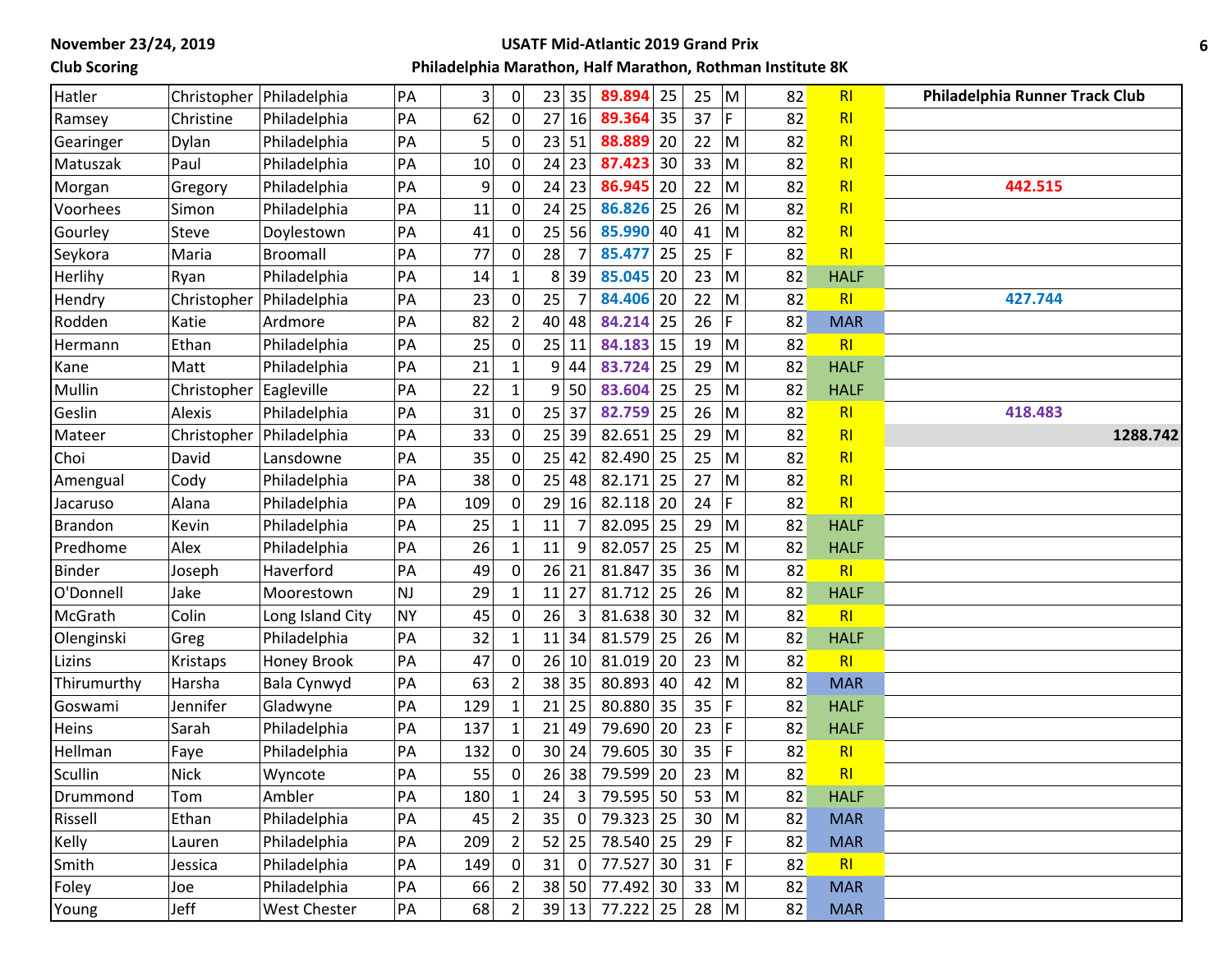## **Club Scoring**

#### **USATF Mid-Atlantic 2019 Grand Prix**

| Smith         | Zach            | Philadelphia | PA        | 65   | 0            | 27      | 30           | 77.212      | 30 | 31       | M           | 82 | R <sub>l</sub> |  |
|---------------|-----------------|--------------|-----------|------|--------------|---------|--------------|-------------|----|----------|-------------|----|----------------|--|
| Ryan          | Maura           | Doylestown   | PA        | 155  | $\Omega$     | 31      | 21           | 76.661      | 30 | 31       | F           | 82 | R <sub>l</sub> |  |
| Luptak        | Christina       | Eagleville   | PA        | 156  | $\mathbf{0}$ | 31      | 23           | 76.580      | 25 | 26       | F.          | 82 | RI             |  |
| Cohick        | Christy         | Hatfield     | PA        | 317  |              | 57      | $\mathbf{1}$ | 76.499      | 25 | 27       | $\mathsf F$ | 82 | <b>MAR</b>     |  |
| Cember        | Abigail         | Ardmore      | PA        | 213  |              | 25      | 17           | 76.451      | 25 | 27       | F           | 82 | <b>HALF</b>    |  |
| Nieto         | Benjamin        | Philadelphia | PA        | 67   |              | 16      | 35           | 76.257      | 30 | 32       | M           | 82 | <b>HALF</b>    |  |
| Lyman         | <b>Breandan</b> | Philadelphia | PA        | 94   |              | 42      | 19           | 75.747      | 25 | 30       | M           | 82 | <b>MAR</b>     |  |
| Ferry         | Matthew         | Philadelphia | PA        | 76   |              | 17      | 7            | 75.708      | 20 | 25       | M           | 82 | <b>HALF</b>    |  |
| Long          | Erica           | Haddonfield  | <b>NJ</b> | 314  |              | 27      | 52           | 74.203      | 25 | 29       | F.          | 82 | <b>HALF</b>    |  |
| Dorey-Stein   | Caroline        | Philadelphia | PA        | 329  | 1            | 28      |              | 73.993      | 25 | 26       | F           | 82 | <b>HALF</b>    |  |
| Taggart       | Patrick         | Philadelphia | PA        | 100  | ∩            | 28      | 55           | 73.948      | 30 | 34       | M           | 82 | R <sub>l</sub> |  |
| Everhart      | Ann Marie       | Philadelphia | PA        | 406  |              |         | 29 35        | 73.786      | 35 | 36       | F.          | 82 | <b>HALF</b>    |  |
| Jones         | Lindsay         | Philadelphia | PA        | 180  |              | 32      | 36           | 73.722      | 25 | 26       | F           | 82 | R <sub>l</sub> |  |
| Thomas        | Tom             | Philadelphia | PA        | 104  |              | 19      | 16           | 73.654      | 25 | 29       | M           | 82 | <b>HALF</b>    |  |
| Appman        | Timothy         | Philadelphia | PA        | 115  | 1            | 20      | 5            | 72.903      | 25 | 25       | M           | 82 | <b>HALF</b>    |  |
| Stortz        | Sam             | Philadelphia | PA        | 118  |              |         | 20 40        | 72.376      | 25 | 28       | M           | 82 | <b>HALF</b>    |  |
| Dahab         | Sophia          | Philadelphia | PA        | 489  |              | 31      | 36           | 71.670      | 30 | 34       | F           | 82 | <b>HALF</b>    |  |
| Gottlieb      | <b>Bridget</b>  | Philadelphia | PA        | 519  |              | 32      | 29           | 70.499      | 20 | 23       | F           | 82 | <b>HALF</b>    |  |
| Watters       | Arianna         | Philadelphia | PA        | 241  | 0            | 34      | 26           | 69.797      | 30 | 31       | F.          | 82 | R <sub>l</sub> |  |
| <b>Biggin</b> | <b>Blair</b>    | Philadelphia | PA        | 186  |              | 24      | 15           | 69.298      | 25 | 30       | M           | 82 | <b>HALF</b>    |  |
| Skalski       | Evan            | Philadelphia | PA        | 332  |              |         | 57 45        | 69.170      | 25 | 29       | M           | 82 | <b>MAR</b>     |  |
| Vido          | Michael         | Philadelphia | PA        | 384  |              |         | $59$ 16      | 68.585      | 25 | 29       | M           | 82 | <b>MAR</b>     |  |
| Santiago      | Daryl           | Philadelphia | PA        | 218  |              | $25$ 21 |              | 68.483      | 30 | 33       | M           | 82 | <b>HALF</b>    |  |
| Celona        | Peter           | Philadelphia | PA        | 464  | 3            |         | 2 24         | 67.946      | 35 | 36       | M           | 82 | <b>MAR</b>     |  |
| <b>Tozzo</b>  | Alex            | Philadelphia | PA        | 252  |              | 26      | 27           | 67.611      | 30 | 33       | M           | 82 | <b>HALF</b>    |  |
| Palumbo       | Kurt            | Philadelphia | PA        | 259  |              |         | 26 41        | 67.352      | 25 | 26       | M           | 82 | <b>HALF</b>    |  |
| Gadkari       | Preshita        | Philadelphia | PA        | 842  |              | 37      | 51           | 66.633      | 25 | 29       | F.          | 82 | <b>HALF</b>    |  |
| Tampio        | Sarah           | Philadelphia | PA        | 943  |              |         | 38 53        | 66.594      | 35 | 35       | F           | 82 | <b>HALF</b>    |  |
| Dargan        | Kinjal          | Philadelphia | PA        | 958  |              | 39      | $\mathbf{1}$ | 65.915      | 30 | 31       | F           | 82 | <b>HALF</b>    |  |
| Foley         | Christine       | Philadelphia | PA        | 343  |              | 37      | 11           | 64.635      | 30 | 31       | F.          | 82 | R <sub>l</sub> |  |
| Vaughan       | Kayla           | Philadelphia | PA        | 1143 |              | 40      | 55           | 64.608      | 25 | 26       | F           | 82 | <b>HALF</b>    |  |
| Tierney       | MaryAnn         | Philadelphia | PA        | 1929 | $\mathbf{1}$ | 47      | 8            | 63.846 40   |    | 42 $ F $ |             | 82 | <b>HALF</b>    |  |
| Lichtner      | Ryan            | Pennsburg    | PA        | 494  |              |         | 31 44        | $63.645$ 30 |    | 31       | M           | 82 | <b>HALF</b>    |  |
| Richards      | Josh            | Philadelphia | PA        | 2238 |              |         | 49 20        | $54.573$ 35 |    | 39       | M           | 82 | <b>HALF</b>    |  |
| O'Donnell     | Jake            | Moorestown   | <b>NJ</b> | 3477 |              |         | 54 41        | $52.390$ 25 |    | 26       | M           | 82 | <b>MAR</b>     |  |
| Smith         | Zach            | Philadelphia | PA        | 3082 | $\mathbf{1}$ |         | 53 57        | $51.236$ 30 |    | 31       | M           | 82 | <b>HALF</b>    |  |
| Celona        | Peter           | Philadelphia | PA        | 2999 |              |         | 1 27         | 35.096 35   |    | $36$ M   |             | 82 | R <sub>l</sub> |  |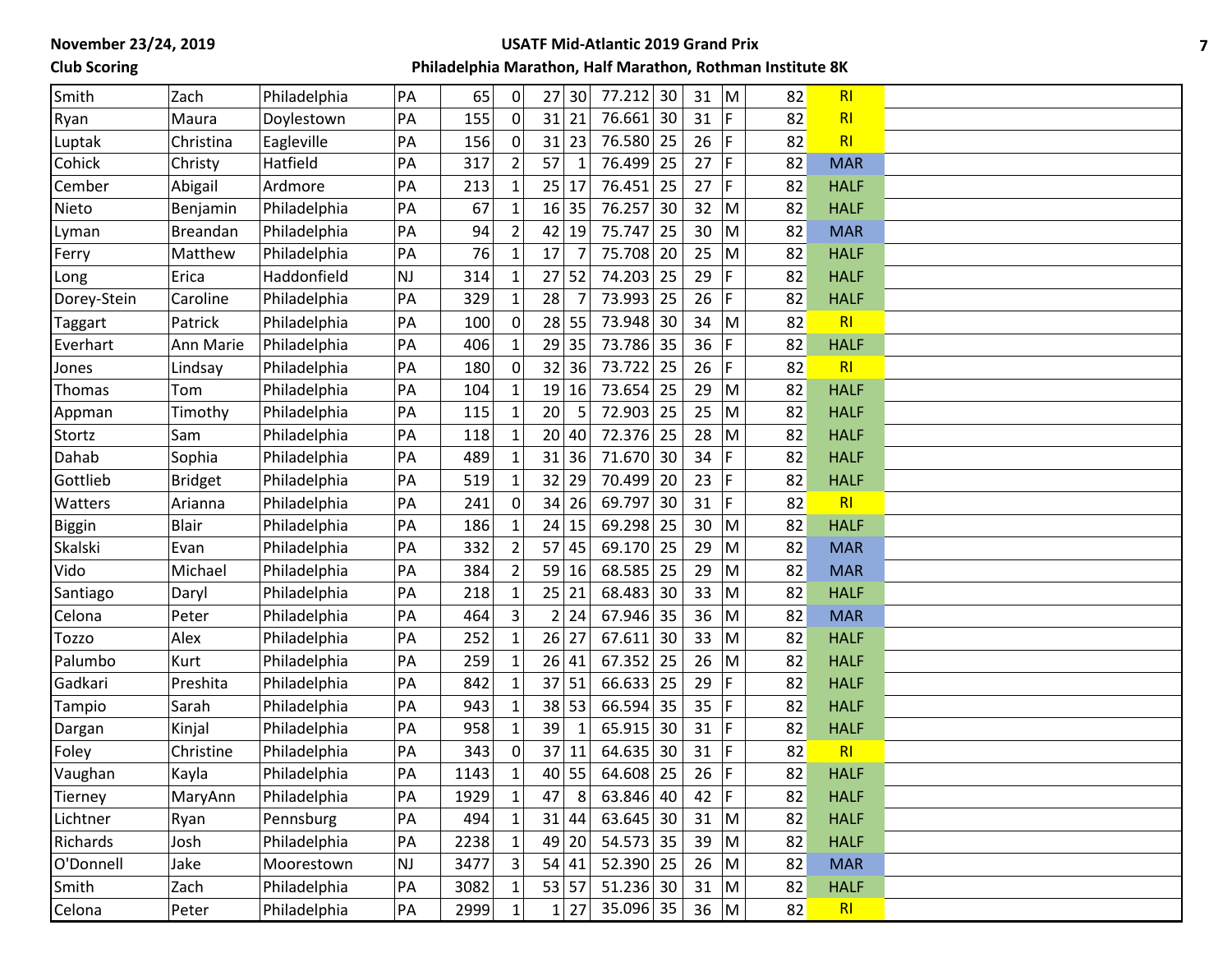### **Club Scoring**

#### **USATF Mid-Atlantic 2019 Grand Prix**

| Straw          | Keith        | Malvern             | PA        | 2998                     | 3              | 49 37                 | $68.019$ 60 |    | 64 | M  | 113 | <b>MAR</b>     | Not a current club-Unattached   |
|----------------|--------------|---------------------|-----------|--------------------------|----------------|-----------------------|-------------|----|----|----|-----|----------------|---------------------------------|
| Reid           | James        | West Chester        | PA        | 358                      | $\mathbf{1}$   | 28 51                 | 78.803 55   |    | 58 | M  | 146 | <b>HALF</b>    | Not a current club-Unattached   |
| Brown          | Andre        | Philadelphia        | PA        | 10728                    | $\overline{2}$ | 54 30                 | 33.457      | 25 | 27 | M  | 154 | <b>HALF</b>    | Not a current club-Unattached   |
| McCoubrie      | Doreen       | <b>West Chester</b> | PA        | 173                      | 0              | 32<br>22              | 92.173      | 55 | 58 | F. | 155 | RI             | <b>Athena Track Club</b>        |
| Steinbach      | Coreen       | Pompey              | <b>NY</b> | 400                      | 0              | 38<br>14              | 89.364      | 65 | 68 | F  | 155 | R <sub>l</sub> |                                 |
| Jasper         | Lorraine     | Birchrunville       | PA        | 226                      | $\mathbf 0$    | 34<br>$\overline{3}$  | $87.616$ 55 |    | 58 | F  | 155 | R1             |                                 |
| Swan           | Mary         | Jamesville          | <b>NY</b> | 233                      | $\mathbf 0$    | 34<br>17              | 87.020      | 55 | 58 | F  | 155 | R1             |                                 |
| Rohl           | Michelle     | Mansfield           | PA        | 214                      | 0              | 33<br>48              | 83.974      | 50 | 54 | F  | 155 | R <sub>l</sub> | 440.147                         |
| Pangburn       | Julie        | Downingtown         | PA        | 235                      | $\mathbf 0$    | 34<br>18              | 83.771      | 50 | 55 | F  | 155 | R1             |                                 |
| Rubinich       | Kara         | Downingtown         | PA        | 191                      |                | 24 21                 | 80.498      | 40 | 41 | F  | 155 | <b>HALF</b>    |                                 |
| Hoey           | Leslee       | Downingtown         | PA        | 213                      | $\mathbf 0$    | 33 47                 | 80.118      | 45 | 50 | F  | 155 | R <sub>l</sub> |                                 |
| Kelley         | Louise       | Potomac             | <b>MD</b> | 299                      | $\mathbf 0$    | 36<br>8               | 79.520 55   |    | 55 | F  | 155 | R <sub>l</sub> |                                 |
| Heppelmann     | Patricia     | Malvern             | PA        | 189                      | $\mathbf{0}$   | 33                    | $79.014$ 45 |    | 47 | F  | 155 | R1             | 402.921                         |
| Rath           | Terri        | Washington          | DC        | 317                      | $\mathbf 0$    | 36<br>36              | 78.506      | 55 | 55 | F  | 155 | R1             |                                 |
| Smith          | Tara         | Limerick            | PA        | 220                      | $\Omega$       | 33<br>56              | 77.112      | 45 | 47 | F  | 155 | R1             |                                 |
| Albano         | Susan        | <b>Drexel Hill</b>  | PA        | 273                      | 0              | 35<br>25              | 75.576      | 45 | 49 | F  | 155 | R1             |                                 |
| Haubrich       | Kathy        | Shakopee            | <b>MN</b> | 699                      | $\mathbf 0$    | 42<br>12              | 72.512      | 60 | 60 | F  | 155 | R1             |                                 |
| <b>Terry</b>   | Julia        | Glenmoore           | PA        | 833                      |                | 37 47                 | 69.951      | 40 | 42 | F  | 155 | <b>HALF</b>    | 373.657                         |
|                |              |                     |           | <b>Athena Track Club</b> |                |                       |             |    |    |    |     |                | 1216.725                        |
| O'Rourke       | Patrick      | Downingtwon         | PA        | 93                       | 0              | $28$ 37               | 84.333 50   |    | 51 | M  | 182 | R1             | <b>Downingtown Running Club</b> |
| Kampf          | Seth         | Collegeville        | PA        | 42                       | $\overline{2}$ | 34 48                 | 79.640      | 30 | 34 | M  | 182 | <b>MAR</b>     |                                 |
| McConnell      | Lee          | Malvern             | PA        | 244                      | $\Omega$       | 34<br>32              | 78.958      | 65 | 65 | M  | 182 | R <sub>l</sub> |                                 |
| Matthews       | John         | Honey Brook         | PA        | 87                       | $\overline{2}$ | 22<br>41              | 76.193      | 20 | 25 | M  | 182 | <b>MAR</b>     |                                 |
| DiPangrazio    | Denise       | Downingtwon         | PA        | 614                      | $\mathbf 0$    | $41$ 15               | 76.162      | 60 | 62 | F  | 182 | R <sub>l</sub> | 395.286                         |
| Dietrick       | Kimberly     | Malvern             | PA        | 236                      | $\mathbf{0}$   | 34<br>19              | 75.522      | 45 | 46 | F  | 182 | R <sub>l</sub> |                                 |
| Jefferis       | Robin        | Phoenixville        | PA        | 459                      | $\mathbf 0$    | 39<br>$\overline{2}$  | 74.509      | 55 | 56 | F  | 182 | R1             |                                 |
| Fillippo       | <b>Brian</b> | Phoenixville        | PA        | 271                      | $\Omega$       | 35<br>22              | 73.044      | 55 | 59 | M  | 182 | R1             |                                 |
| Bizal          | Michael      | Exton               | PA        | 281                      | 0              | 35 37                 | 72.532      | 55 | 59 | M  | 182 | R <sub>l</sub> |                                 |
| <b>Hessels</b> | Andre        | Wayne               | PA        | 300                      | $\mathbf{1}$   | 27 42                 | 70.620      | 40 | 44 | M  | 182 | <b>HALF</b>    | 366.226                         |
| <b>Bodary</b>  | Michael      | Downingtown         | PA        | 1732                     | 3              | 30 55                 | 70.565      | 55 | 59 | M  | 182 | <b>MAR</b>     | 761.512                         |
| Conway         | Bill         | Downingtown         | PA        | 9618                     | 6              | 18<br>$\vert 4 \vert$ | 40.855      | 55 | 59 | M  | 182 | <b>MAR</b>     | 111.420                         |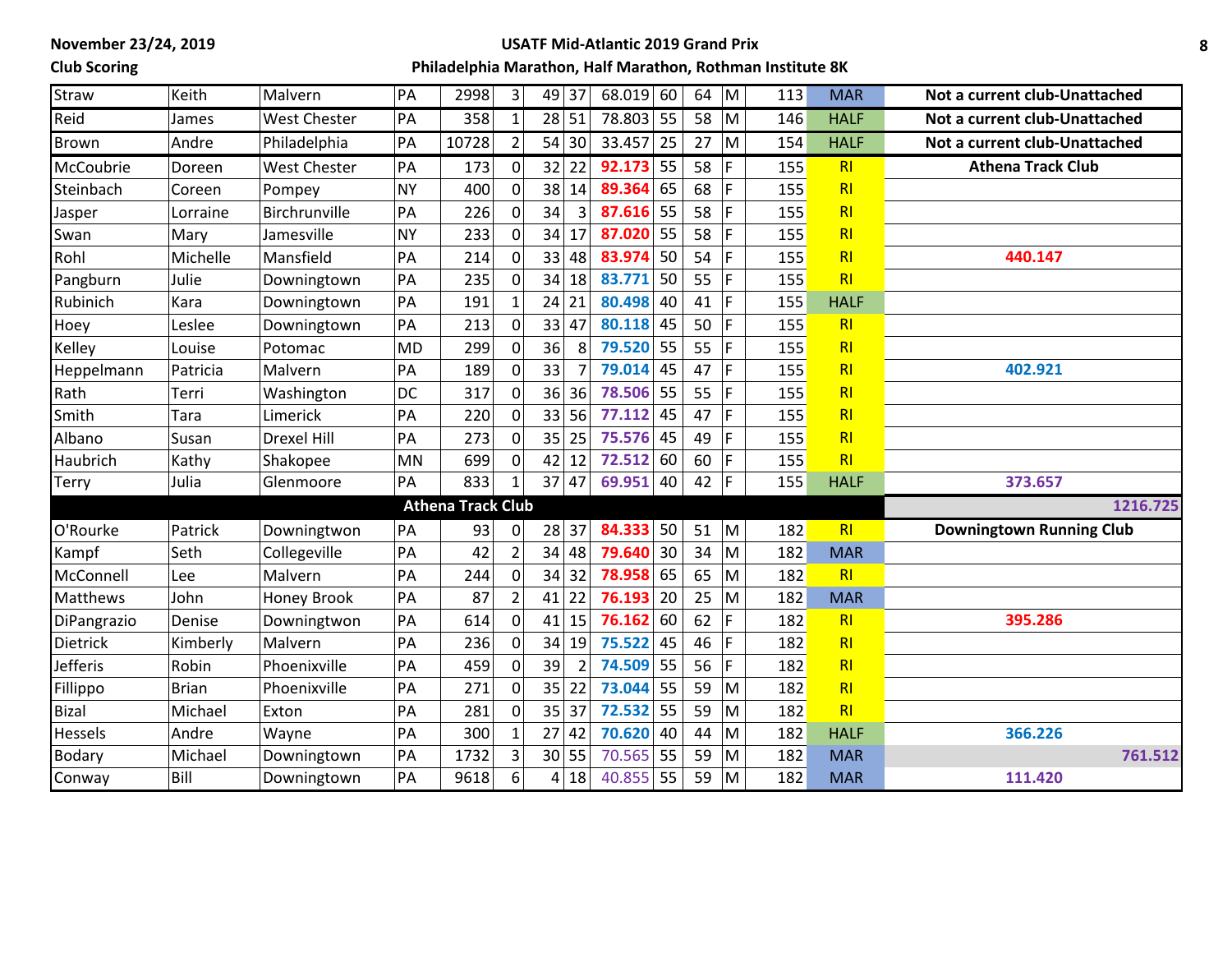# **Club Scoring**

#### **USATF Mid-Atlantic 2019 Grand Prix**

| Elliott      | Thomas     | Cinnaminson         | <b>NJ</b> | 108                             | $\mathbf 0$      | 29           | 16                         | $79.214$ 45     | 46      | M   | 306  | R <sub>l</sub> | <b>Moorestown Distance Running Project</b> |
|--------------|------------|---------------------|-----------|---------------------------------|------------------|--------------|----------------------------|-----------------|---------|-----|------|----------------|--------------------------------------------|
| Aliferov     | Oleg       | Cherry Hill         | <b>NJ</b> | 1951                            | 3                |              | 34 46                      | 63.332<br>45    | 49      | M   | 306  | <b>MAR</b>     |                                            |
| Molz         | Marie      | <b>Mount Laurel</b> | <b>NJ</b> | 4959                            | $\overline{2}$   |              | $2$ 59                     | 55.617<br>40    | 42      | F   | 306  | <b>HALF</b>    |                                            |
| Martin       | James      | Cinnaminson         | <b>NJ</b> | 3251                            | $\mathbf{1}$     |              | $5 \overline{\smash{)}53}$ | 38.857<br>55    | 58      | M   | 306  | RI             | 237.020                                    |
| Daniels      | James      | Philadelphia        | PA        | 30                              | $\mathbf 0$      |              | 25 35                      | 82.866 20       | 24      | M   | 1077 | RI             | <b>Moore Elite Track &amp; Field</b>       |
| Harris       | Cinque     | Philadelphia        | PA        | 119                             | 0                |              | 29 50                      | 71.061<br>20    | 20      | M   | 1077 | R <sub>l</sub> | 153.928                                    |
| Martinez     | Michael    | Palmerton           | PA        | 351                             | $\overline{2}$   |              | $\overline{58}$ 25         | 76.899<br>50    | 50      | M   | 1119 | <b>MAR</b>     | <b>Lehigh Valley Road Runners (LVRR)</b>   |
| Lodge        | Gabriel    | Bethlehem           | PA        | 86                              | $\mathbf 0$      |              | 28 32                      | 74.299<br>20    | 23      | M   | 1119 | R <sub>l</sub> |                                            |
| Werley       | Steven     | Orefield            | PA        | 1518                            | 1                |              | 43 58                      | 68.628<br>60    | 60      | M   | 1119 | <b>HALF</b>    | 219.825                                    |
| Nicolosi     | Philip     | Easton              | PA        | 1579                            | 3                |              | $28$ 45                    | 65.158<br>45    | 49      | M   | 1119 | <b>MAR</b>     |                                            |
| <b>Brent</b> | William    | Emmaus              | PA        | 1912                            | 3                |              | 33 59                      | 57.917<br>35    | 36      | M   | 1119 | <b>MAR</b>     |                                            |
| Ubriaco      | Otis       | Lancaster           | PA        | 27                              | $\boldsymbol{0}$ |              | 25 21                      | 83.629<br>25    | 26      | M   | 1121 | RI             | <b>F</b> and M Track Club                  |
| Watson       | Georganne  | Lititz              | PA        | 112                             | $\mathbf{1}$     |              | 19 50                      | 82.234<br>30    | 34      | F   | 1121 | <b>HALF</b>    |                                            |
| Weida        | Peter      | Lancaster           | PA        | 48                              | $\overline{2}$   | 35           | 29                         | 79.076<br>25    | 26      | M   | 1121 | <b>MAR</b>     |                                            |
| <b>Boben</b> | William    | Lancaster           | PA        | 318                             | $\mathbf{1}$     | 27           | 54                         | 78.195<br>55    | 56      | M   | 1121 | <b>HALF</b>    |                                            |
| McMillan     | Jay        | Columbia            | PA        | 146                             | $\mathbf{1}$     |              | $22$ 12                    | 77.251<br>45    | 47      | M   | 1121 | <b>HALF</b>    | 400.385                                    |
| Matula       | Jeremy     | Lancaster           | PA        | 63                              | $\mathbf{1}$     | 16           | 8                          | 76.708<br>30    | 32      | M   | 1121 | <b>HALF</b>    |                                            |
| Delia        | Sarah      | Lancaster           | PA        | 160                             | $\mathbf 0$      |              | $31$ 32                    | 76.374<br>30    | 33      | F.  | 1121 | RI             |                                            |
| Southam      | Mark       | Lititz              | PA        | 1623                            | 3                |              | 29 21                      | 69.135 55       | 56      | M   | 1121 | <b>MAR</b>     | 222.216                                    |
|              |            |                     |           | <b>F</b> and M Track Club       |                  |              |                            |                 |         |     |      |                | 622.601                                    |
| Hoey         | Margaret   | Oxford              | PA        | 2920                            |                  |              | $0$ 23                     | $67.403$ 75     | 79      | l F | 1143 | R <sub>l</sub> | Not a current club-Unattached              |
| Miller       | Mark       | Reading             | PA        | 1963                            | $\mathbf{1}$     | 47           | 20                         | 57.220 40       | 43      | M   | 1165 | <b>HALF</b>    | Not a current club-Unattached              |
| Miller       | Mark       | Reading             | PA        | 926                             | $\mathbf 0$      | 44           | 9                          | $51.265$ 40     | 43      | M   | 1165 | R <sub>l</sub> |                                            |
| Goodman      | Hilary     | Springhouse         | PA        | 2989                            | $\overline{3}$   |              | 49 33                      | 72.504<br>55    | 56      | F.  | 1173 | <b>MAR</b>     | <b>Ambler Area Running Club</b>            |
| Varallo      | Vince      | Fort Washington     | PA        | 417                             | $\mathbf{1}$     |              | 29 43                      | 70.184<br>45    | 46      | M   | 1173 | <b>HALF</b>    |                                            |
| Corino       | Kristy     | <b>Blue Bell</b>    | PA        | 4759                            | $\overline{2}$   | 1            | 52                         | 65.536<br>55    | 56      | F   | 1173 | <b>HALF</b>    |                                            |
| Shults       | Justine    | Ambler              | PA        | 5421                            | $\overline{4}$   |              | $18$   17                  | 65.322<br>55    | 57      | F   | 1173 | <b>MAR</b>     |                                            |
| Moll         | Vlatka     | Doylestown          | PA        | 8517                            | $\overline{2}$   |              | $24$ 52                    | 64.220<br>65    | 67      | F   | 1173 | <b>HALF</b>    | 337.766                                    |
| Lombardi     | James      | Oreland             | PA        | 555                             | 0                |              | 40 28                      | 60.626<br>50    | 53      | M   | 1173 | R <sub>l</sub> |                                            |
| Gelembiuk    | Lisa Marie | Schwenksville       | PA        | 4758                            | $\overline{2}$   | $\mathbf{1}$ | 51                         | 59.431<br>45    | 48      | F.  | 1173 | <b>HALF</b>    |                                            |
| Varallo      | Vince      | Fort Washington     | PA        | 2674                            | $\overline{0}$   |              | $57$ 42                    | $40.179$ 45     | 46      | M   | 1173 | RI             | 160.236                                    |
|              |            |                     |           | <b>Ambler Area Running Club</b> |                  |              |                            |                 |         |     |      |                | 498.003                                    |
| Knast        | Stephanie  | Philadelphia        | PA        | 91                              | 0                |              |                            | 28 34 84.131 30 | $30$  F |     | 1218 | R <sub>l</sub> | Furthur Racing 84.134                      |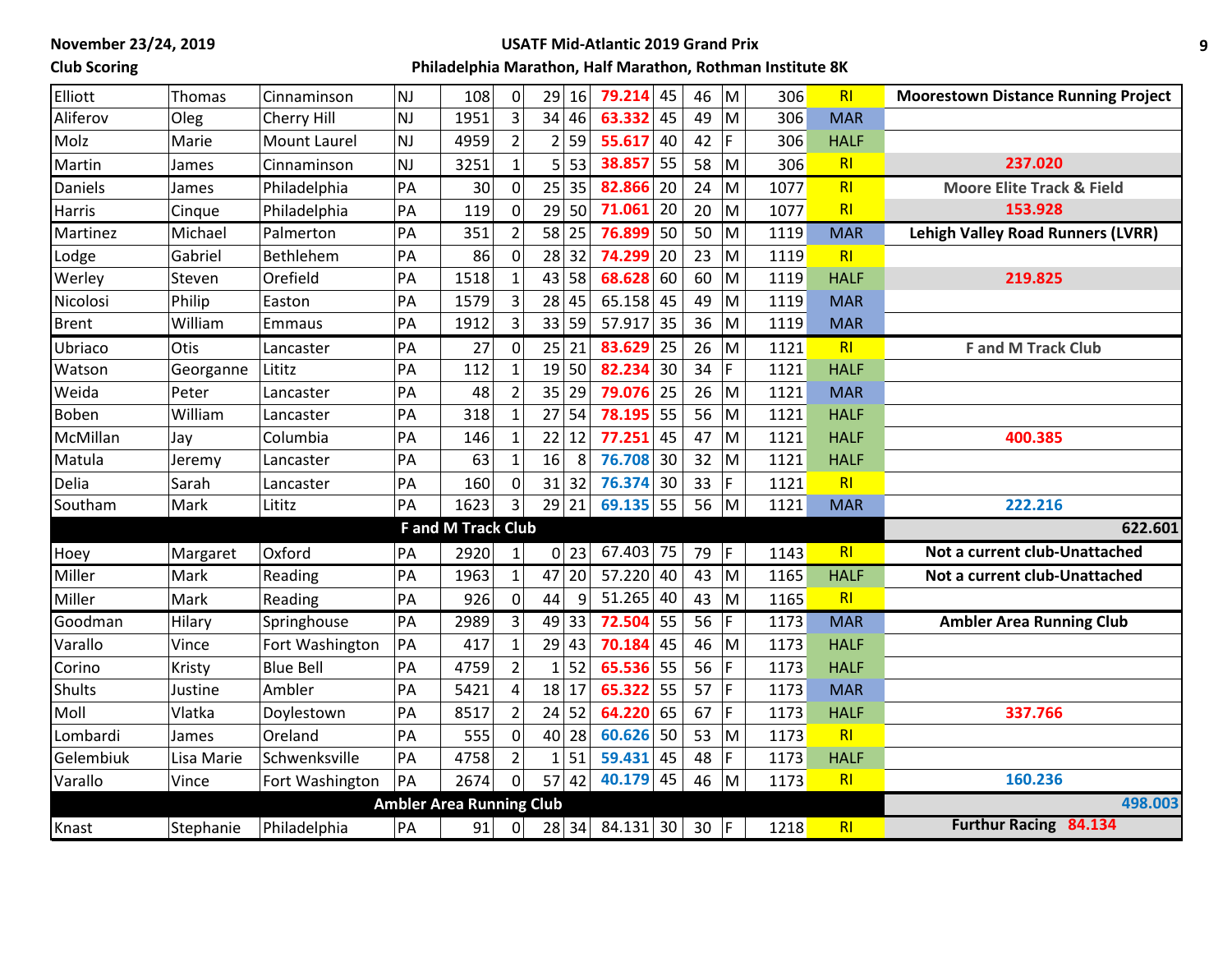## **Club Scoring**

#### **USATF Mid-Atlantic 2019 Grand Prix**

| Sadlock         | Joshua      | Harrisburg             | PA        | 20   | 0              | 24 59          |    | 84.923                 | 30 | 30           | ${\sf M}$                                                                                                  | 1220 | R <sub>l</sub> | <b>Fleet Feet Mechanicsburg 84.923</b> |
|-----------------|-------------|------------------------|-----------|------|----------------|----------------|----|------------------------|----|--------------|------------------------------------------------------------------------------------------------------------|------|----------------|----------------------------------------|
| Pitone          | Ernie       | Springfield            | PA        | 4    | $\mathbf{1}$   | 4 12           |    | $\overline{90.940}$ 20 |    | 24 $\vert$ M |                                                                                                            |      | <b>HALF</b>    | <b>Unattached</b>                      |
| Kazanjian       | Matthew     | Media                  | PA        | 6    | 0              | $24$ 15        |    | 87.423                 | 20 | 23           | M                                                                                                          |      | R <sub>l</sub> | <b>Unattached</b>                      |
| <b>Barker</b>   | Zachary     | Wyomissing             | PA        | 6    | $\overline{2}$ | 20             | 41 | 87.395                 | 25 | 27           | M                                                                                                          |      | <b>MAR</b>     | <b>Unattached</b>                      |
| Oremus          | Lindsey     | Bryn Mawr              | PA        | 73   | 0              | 27             | 54 | 86.141                 | 20 | 22           | F                                                                                                          |      | RI             | <b>Unattached</b>                      |
| Garrity         | Christopher | Morton                 | PA        | 36   |                | 25             | 46 | 82.277                 | 25 | 26           | M                                                                                                          |      | RI             | <b>Unattached</b>                      |
| Hampton         | Joy         | Mullica hill           | <b>NJ</b> | 1033 | $\Omega$       | 44             | 49 | 82.224                 | 70 | 73           | F                                                                                                          |      | RI             | <b>Unattached</b>                      |
| Wilson          | Justyna     | <b>Fairless Hills</b>  | PA        | 428  | 3              | 0              | 50 | 79.613                 | 40 | 44           | F                                                                                                          |      | <b>MAR</b>     | <b>Unattached</b>                      |
| Pastore         | Christopher | Holmes                 | PA        | 51   | $\mathbf{1}$   | 14             | 45 | 78.105                 | 20 | 24           | M                                                                                                          |      | <b>HALF</b>    | <b>Unattached</b>                      |
| <b>Butowsky</b> | Howard      | Perkasie               | PA        | 163  | $\mathbf 0$    | 31             | 42 | 76.761                 | 50 | 52           | ${\sf M}$                                                                                                  |      | R <sub>l</sub> | <b>Unattached</b>                      |
| <b>Barrett</b>  | Katie       | Philadelphia           | PA        | 253  |                | 26 31          |    | 75.361                 | 25 | 29           | F                                                                                                          |      | <b>HALF</b>    | <b>Unattached</b>                      |
| Armstrong       | Michael     | Havertown              | PA        | 776  | 3              | 12             | 31 | 75.180                 | 55 | 56           | M                                                                                                          |      | <b>MAR</b>     | <b>Unattached</b>                      |
| Lawson          | Jacob       | <b>Chester Springs</b> | PA        | 113  |                | 19             | 54 | 74.593                 | 15 | 16           | M                                                                                                          |      | <b>HALF</b>    | <b>Unattached</b>                      |
| Forde           | Kevin       | Philadelphia           | PA        | 212  | 0              | 33 45          |    | 74.568                 | 55 | 56           | M                                                                                                          |      | R <sub>l</sub> | <b>Unattached</b>                      |
| Huang           | Dorcas      | Philadelphia           | PA        | 352  |                | 28             | 48 | 73.423 25              |    | 25           | F                                                                                                          |      | <b>HALF</b>    | <b>Unattached</b>                      |
| Montgomery      | Kevin       | <b>Ridley Park</b>     | PA        | 101  | $\Omega$       | 28 55          |    | 73.314                 | 20 | 24           | M                                                                                                          |      | R <sub>l</sub> | <b>Unattached</b>                      |
| Dang            | Anh         | Philadelphia           | PA        | 465  | 3              | $\overline{2}$ | 29 | 72.061                 | 40 | 45           | ${\sf M}$                                                                                                  |      | <b>MAR</b>     | <b>Unattached</b>                      |
| <b>Baisch</b>   | Diane       | Philadelphia           | PA        | 3171 |                | 54             | 26 | 71.643                 | 55 | 58           | F                                                                                                          |      | <b>HALF</b>    | <b>Unattached</b>                      |
| Frissora        | Eva         | Haverford              | PA        | 742  | $\overline{3}$ | 11 51          |    | 71.115                 | 35 | 35           | F                                                                                                          |      | <b>MAR</b>     | <b>Unattached</b>                      |
| Wert            | Cheryl      | Havertown              | PA        | 1956 |                | 47             | 17 | 68.293                 | 45 | 49           | F                                                                                                          |      | <b>HALF</b>    | <b>Unattached</b>                      |
| DeProspo        | Leonard     | Wynnewood              | PA        | 602  | 3              | $\overline{7}$ | 51 | 68.290                 | 40 | 42           | ${\sf M}$                                                                                                  |      | <b>MAR</b>     | <b>Unattached</b>                      |
| Seltzer         | Kevin       | Wilmington             | DE        | 273  | $\mathbf{1}$   | 27             | 8  | 67.005                 | 25 | 28           | M                                                                                                          |      | <b>HALF</b>    | <b>Unattached</b>                      |
| <b>Krauss</b>   | Michael     | Wallingford            | PA        | 622  |                | 34 33          |    | 66.050                 | 40 | 45           | M                                                                                                          |      | <b>HALF</b>    | <b>Unattached</b>                      |
| Moore           | Jo Ann      | Philadelphia           | PA        | 4351 | $\mathbf{1}$   | 59 44          |    | 64.226 50              |    | 53           | F                                                                                                          |      | <b>HALF</b>    | <b>Unattached</b>                      |
| Haq             | Shan        | Greenville             | DE        | 1116 | 3              | 20             | 41 | 61.997                 | 35 | 37           | M                                                                                                          |      | <b>MAR</b>     | <b>Unattached</b>                      |
| Cohen           | Sophie      | Media                  | PA        | 3572 | 3              | 55             | 51 | 60.823                 | 15 | 15           | F                                                                                                          |      | <b>MAR</b>     | <b>Unattached</b>                      |
| Ronayne         | Jennifer    | <b>West Chester</b>    | PA        | 3440 |                | 55             | 38 | 56.385                 | 25 | 28           | F                                                                                                          |      | <b>HALF</b>    | <b>Unattached</b>                      |
| Edwards         | Cory        | Elizabethtown          | PA        | 2031 |                | 47             | 48 | 54.159                 | 25 | 28           | M                                                                                                          |      | <b>HALF</b>    | <b>Unattached</b>                      |
| Edwards         | Cory        | Elizabethtown          | PA        | 2818 | 3              | 47             | 41 | 54.000 25              |    | 28           | M                                                                                                          |      | <b>MAR</b>     | <b>Unattached</b>                      |
| O'Brien         | Jerry       | Philadelphia           | PA        | 2950 |                | 53 14          |    | 51.560                 | 30 | 31           | ${\sf M}$                                                                                                  |      | <b>HALF</b>    | <b>Unattached</b>                      |
| Edwards         | Cory        | Elizabethtown          | PA        | 718  | 0              | 42             | 27 | 49.941                 | 25 | 28           | M                                                                                                          |      | R <sub>l</sub> | <b>Unattached</b>                      |
| Nathanson       | Debra       | Bala Cynwyd            | PA        | 2855 | 0              | 59 38          |    | 49.385 55              |    | 57           | F                                                                                                          |      | RI             | <b>Unattached</b>                      |
| Jackson         | Priscilla   | <b>West Chester</b>    | PA        | 8776 | $\overline{2}$ | 27             |    | $46.856$ 40            |    | 43           | F                                                                                                          |      | <b>HALF</b>    | <b>Unattached</b>                      |
| McCloskey       | Patrick     | Doylestown             | PA        | 8489 | $\overline{2}$ | 24 40          |    | $46.659$ 50            |    | 54           | $\mathsf{M}% _{T}=\mathsf{M}_{T}\!\left( a,b\right) ,\ \mathsf{M}_{T}=\mathsf{M}_{T}\!\left( a,b\right) ,$ |      | <b>HALF</b>    | <b>Unattached</b>                      |
| Tran            | Heng        | Philadelphia           | PA        | 8430 | $\mathcal{P}$  | 24 12          |    | 45.839 35              |    | 36           | F                                                                                                          |      | <b>HALF</b>    | <b>Unattached</b>                      |
| Gray            | Tia         | Philadelphia           | PA        | 9784 | 6              | 22 25          |    | 44.733 55              |    | 58           | F                                                                                                          |      | <b>MAR</b>     | <b>Unattached</b>                      |
| Perkins         | Gary        | Philadelphia           | PA        | 9576 | $\overline{2}$ | 35 13          |    | 44.282 55              |    | 56 $ M$      |                                                                                                            |      | <b>HALF</b>    | <b>Unattached</b>                      |